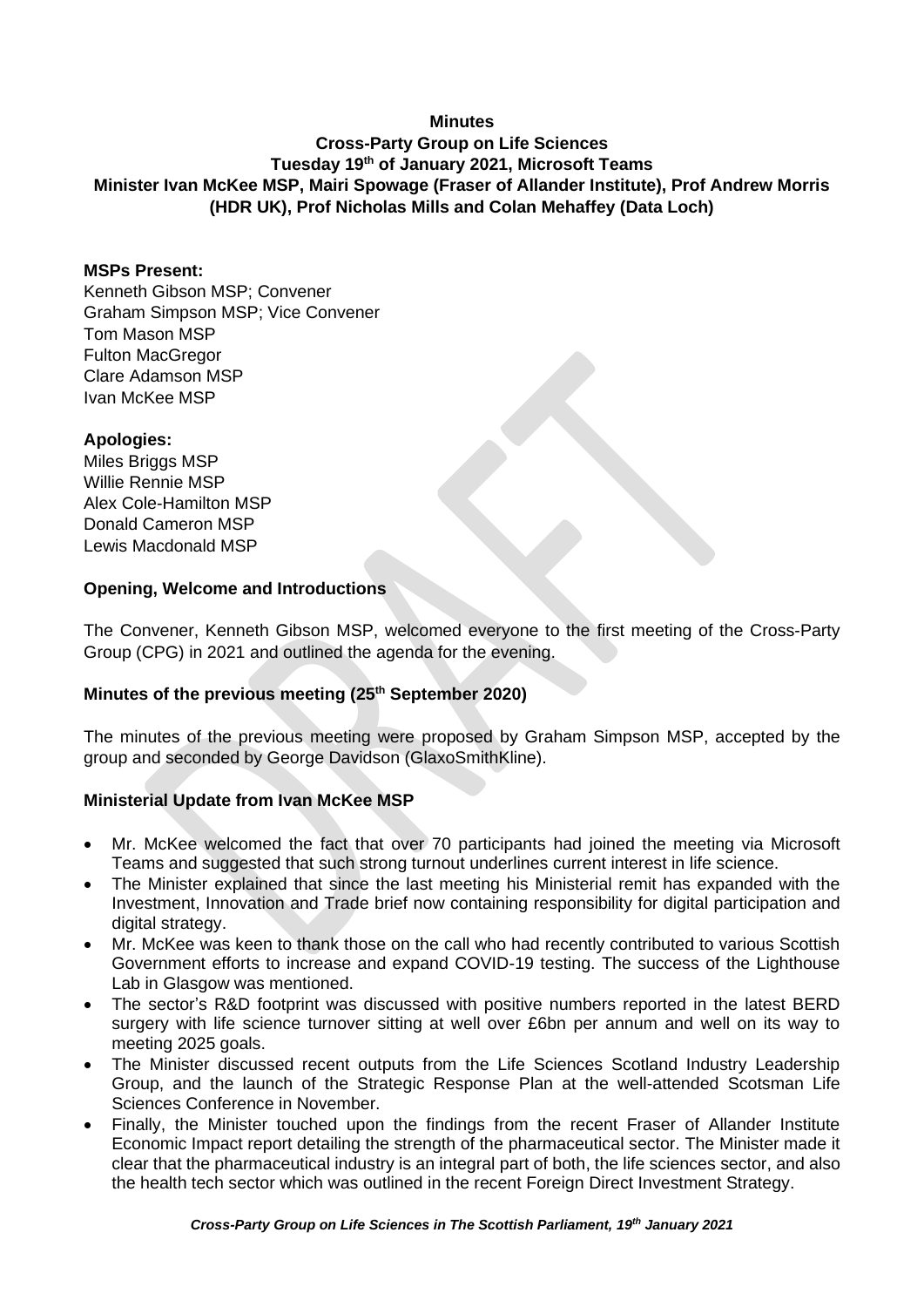#### *Key points from the Q and A with Minister Ivan McKee*

- *In response to a question from Maggie Clark (Novartis) on Advanced Therapies the Minister committed to connecting her with the relevant policy officials within the Scottish Government who could assist.*
- *Martin Coombes (BMS) asked the Minister about data and the need to allot funding to improve the healthcare data ecosystem, Mr. McKee confirmed that the trade directorate has budget which can support these initiatives.*
- *Sir Michael Ferguson (University of Dundee) outlined Dundee University's work with the Gates Foundation on COVID-19 therapeutics but wanted to know what type of work was underway to understand the difference between good and bad COVID-19. Mr. McKee congratulated Sir Mike on his work at the university and explained some of the data which the Scottish Government holds in this area.*
- *Fulton MacGregor MSP raised an offer of help from a business within his constituency which believes can help reduce vaccine wastage. Mr. McKee pledged that his office would look at the specifics of this offer.*
- *Graeme Rose (ABPI) asked the Minister what has been his and the Scottish Government's biggest learning since the pandemic and Mr. McKee explained that the number of businesses who were at the forefront of developments in vaccines and treatments, who had previously been in receipt of economic development support to build that capability, was the biggest revelation.*

## **Mairi Spowage, Fraser of Allander Institute,**

- Mairi explained the background of the report and previous work to quantify the economic impact of the sector.
- Mairi discussed the current state of the Scottish economy and how the pandemic has affected parts of the economy differently and the need to see recovery spread across the country.
- According to their analysis, direct employment in the sector has increased by 10% since the last report and now stands at 5,600. Gross Value Added in the sector also increased to £1.8bn and productivity, R&D spend and exports all increased.
- Mairi was keen to stress that the high productivity of the sector, which is nearly three times the Scottish average, was a key success story for the sector.
- Mairi also explained in depth the spread of employment across the country with the sector making a significant contribution to reducing inequality and bolstering the wellbeing economy.
- Fraser of Allander also interviewed various stakeholders from industry as part of their research and identified some key themes that can help the industry continue to grow, data and the need for continued collaboration.

*Key points from the Q and A* with Mairi Spowage

- *In response to a question from Graham Simpson MSP on the impact of COVID-19 on the sector, Mairi explained that whilst many pharma companies were able to pivot during the pandemic, the continued pause in clinical research was causing issues for some in the sector.*
- *Frank Gunn-Moore (University of St Andrews) explained that the current lockdown had placed an enormous strain on early career researchers and more support was needed for academia.*
- *Alex Stobart (Mydex) asked how the third sector could contribute to this story via participation in trials and collecting real world evidence. Mairi agreed and stated that many stakeholders had cited the ability to capture patient outcomes as central to future investment.*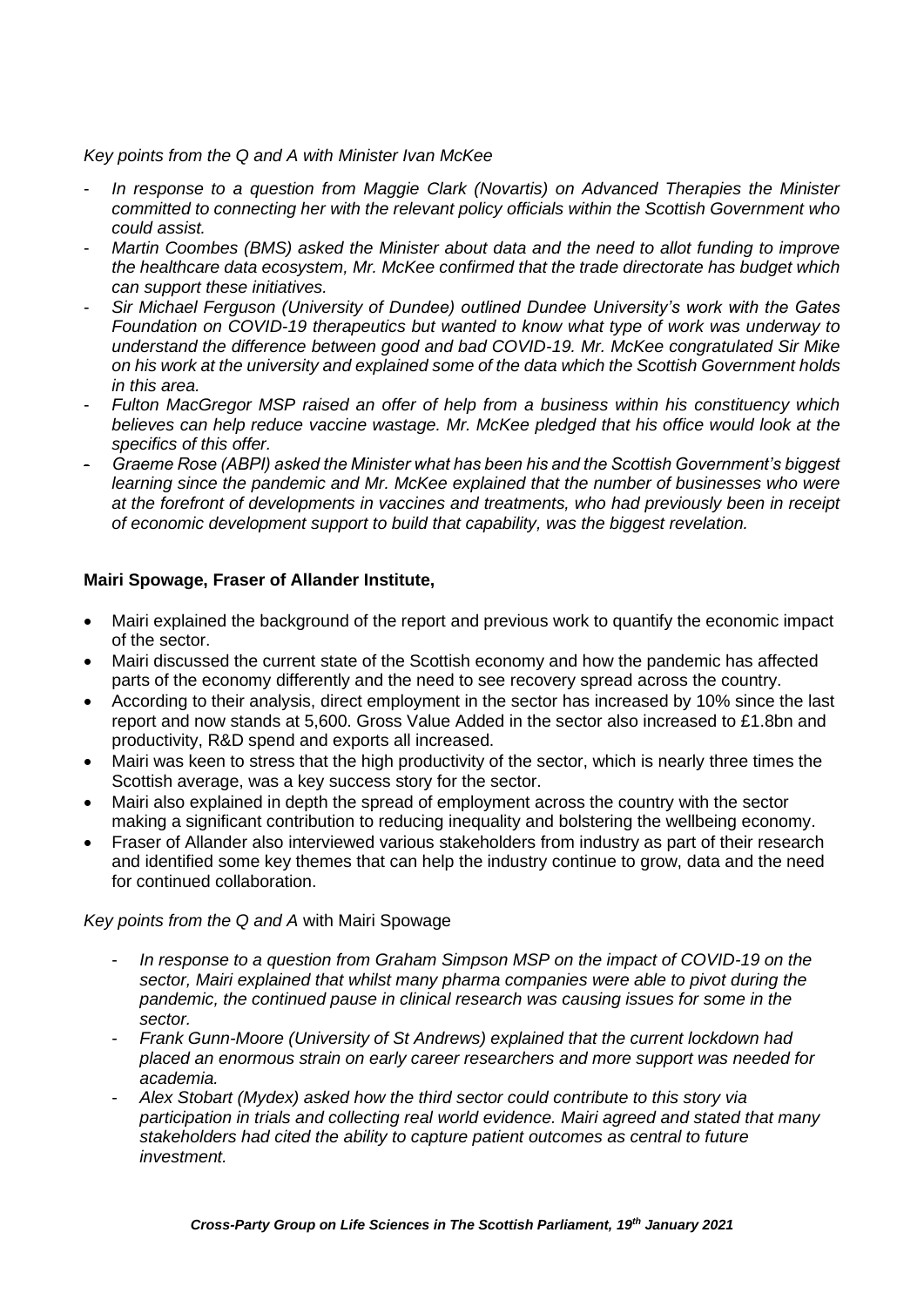- *Sir Michael Ferguson (University of Dundee) raised the problem of being able to attract VC investment to university spin outs and wondered whether FAI had a view. Mairi agreed that this has been problem for a long-time, and there is a need to spread investment out from London and the South East.* 

# **Professor Andrew Morris, Health Data Research UK**

- Professor Morris discussed the role of data science within the fourth industrial revolution and how we need to harness this resource using appropriate governance arrangements.
- HDR UK is the national institute for health data science. Professor explained that their mission is to unite the UK's health data to enable discoveries to benefit the lives of patients. Their vision is to map and enhance every health and care interaction through the use of data.
- According to Professor Morris, the UK healthcare sector sits around mid-table in terms of its adoption of artificial intelligence.
- Scale is very important for researchers in order to draw insights from data, and Scotland needs to view itself as part of a global ecosystem of data.
- However, for this to happen data must be interoperable, and HDR's mission is to provide universal standards for the curation and adoption of data. Its role is as an independent broker, but not a data controller.
- Professor Morris explained that banks have harnessed interoperable data for years with competitors signing up to a system of common standards that enables wire transfers and other fintech tools to operate.
- HDR UK has been heavily involved in COVID-19 research and the RECOVERY trial which showed the benefits of dexamethasone which was informed by healthcare data.
- Professor Morris explained that researchers often spend more time accessing data rather than interrogating it, and this needs to be flipped around. The following principles should apply, Fair Data, Findable, Accessible, Interoperable and Re-usable.
- Professor Morris believes that the UK needs to pivot and become a leader in ethical data in order to attract investment and growth post-Brexit.

# *Key points for Q and A with Professor Andrew Morris*

- *In response to a question from Alison Culpan on the barriers to realising these goals, Professor Morris explained that Scotland is unfortunately falling behind the rest of the UK when it comes to using healthcare data resources and cited the fact that 55m GP records in England are available for research but not in Scotland.*
- *Kenneth Gibson MSP confirmed that the group would write to the Scottish Government on the need to accelerate the data agenda.*
- *Martin Coombes (BMS) asked Professor Morris about the speed of progress and Prof Morris highlighted the work of the Mayo Clinic and their 2030 data strategy which saw 140 million patient records joined-up in just 8 months.*

# **Prof Nick Mills and Colan Mehaffey, Data Loch**

- Professor Nick Mills explained his role as a clinician and his work over the past decade to improve the treatment of heart disease through the better use of healthcare data.
- Colan Mehaffey explained Data Loch emerged from the city region deal as part of an ambition to transform Edinburgh and the South East of Scotland as the data capital of Europe.
- The central point is to create a hub where the public, private and third sectors collaborate to enable data-driven advances in the delivery of health and social care.
- Professor Mills explained that DataLoch is a storage repository that holds local, regional and national health and social care data for residents in Edinburgh and South East Scotland.